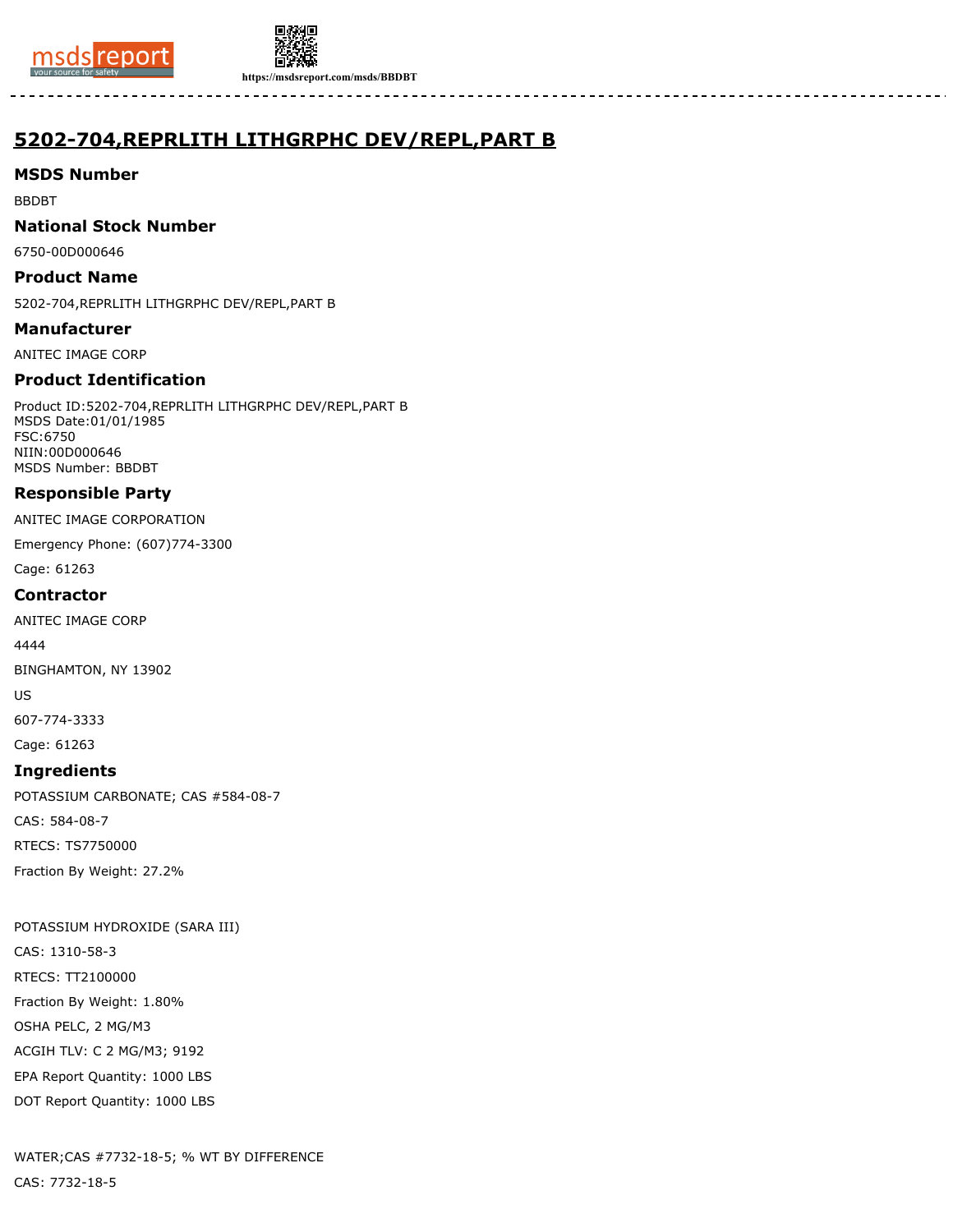



**https://msdsreport.com/msds/BBDBT**

#### RTECS: ZC0110000

Fraction By Weight: 71.0%

### **Hazards**

Effects of Overexposure:MAY CAUSE SKIN/EYE IRRITATION ON CONTACT.

#### **First Aid**

First Aid:EYES:FLUSH WITH PLENTY OF WATER AT LEAST FOR 15 MIN & GET MED ATTN;SKIN:FLUSH/WASH W/PLENTY OF H\*20.IF IRRITATION OCCURS,GET MED HELP.

## **Fire Fighting**

Flash Point:NONE

Extinguishing Media:CO\*2, FOAM, DRY CHEM. Fire Fighting Procedures:WEAR SELF-CNTD BRTHG APP H\*20 SPRAY TO COOL **CONTR** Unusual Fire/Explosion Hazard:NONE

## **Accidental Release**

Spill Release Procedures:EVACUATE UNPROTECTED PERSONS. STOP LEAK. H\*2O SPRAY TO COOL CONT/DIVERT SPILL FROM FIRE/HEAT. PROVIDE VENTILATION. ABSORB W COMMERCIAL ABSORBENT,SHOVEL INTO METAL DRUMS. LG SPILL:DIKE W COMMERCIAL ABS ORBENT, PUMP INTO COVERED DRUMS.

## **Handling**

Handling and Storage Precautions:STORE IN COOL DRY WELL VENTILATED AREA;KEEP CONTAINER TIGHTLY CLOSED;WASH THOROUGHLY AFTER HANDLING. Other Precautions:AVOID SKIN CONTACT

## **Exposure Controls**

Respiratory Protection:NO SPECIAL REQMNTS UNDER ORDINARY CONDITIONS/ADEQUATE VENT. Ventilation:MECHANICAL(GENERAL) RECOMMENDED,LOCAL EXHAUST IF NEEDED Protective Gloves:IMPERVIOUS Eye Protection:SAFETY/CHEM GOGGLES Other Protective Equipment:WEAR IMPERVIOUS APRON/CLOTHING TO PREVENT CONTACT. Supplemental Safety and Health PART B OF 2 PART PROD;GAR CORP TRANSFERRED ITEM TO ANITEC INC;ANITEC CHNGD ABOVE CAT # TO 5202-710 THEN 400-0015 AND PHASED OUT FM THEIR SYSTM;PER ANITEC,THEY NEVER MFD ITEM;NOW SEE ADDL DATA.

## **Chemical Properties**

HCC:N1 Boiling Pt:B.P. Text:210F Spec Gravity:1.274 Solubility in Water:COMPLETE Appearance and Odor:CLEAR COLORLESS CONCENTRATED LIQUID

### **Stability**

Stability Indicator/Materials to Avoid:YES PER MFR,NO SPECIFIC INCOMPATIBILITY Stability Condition to Avoid:NONE KNOWN

### **Disposal**

Waste Disposal Methods:KEEP IN COVERED DRUMS,PENDING DISPOSAL. HANDLE & DISPOSE IN FULL COMPLIANCE WITH ALL APPLICABLE INTERNATIONAL,FEDERAL,STATE, & LOCAL REGULATIONS.

Disclaimer (provided with this information by the compiling agencies): This information is formulated for use by elements of the Department of Defense. The United States of America in no manner whatsoever, expressly or implied, warrants this information to be accurate and disclaims all liability for its use. Any person utilizing this document should seek competent professional advice to verify and